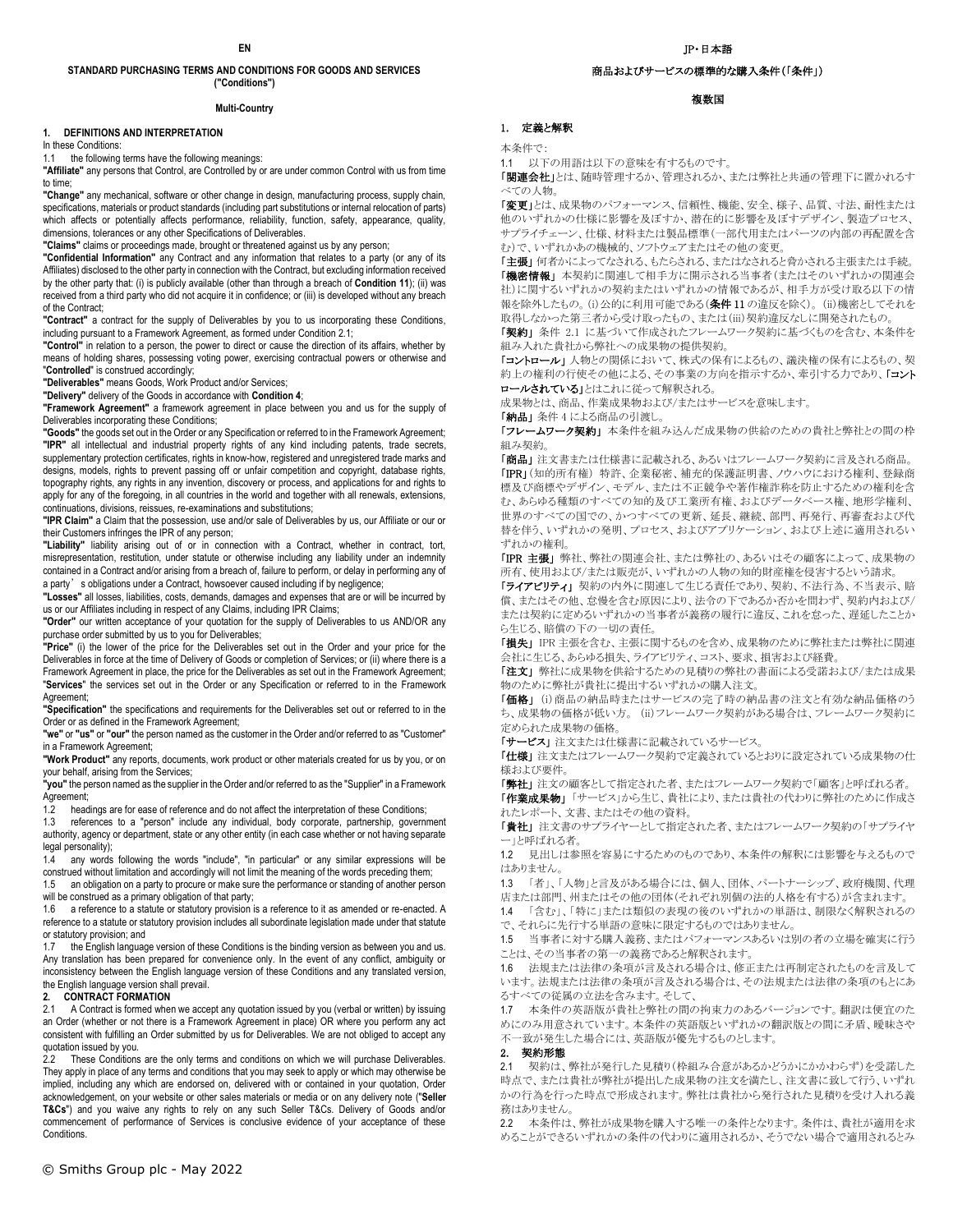2.3 You may not cancel a Contract. Unless you notified us in writing before we placed an Order that we may not cancel it, we may cancel a Contract in whole or part any time before Delivery or completion of performance of Services. Our sole Liability will be to pay to you fair and reasonable compensation for work-in-progress at the time of cancellation provided that:

2.3.1 such compensation will not include any loss of profits OR any indirect or consequential loss; and

2.3.2where Goods are not manufactured specifically for us to our Specification, our sole Liability will be to pay you a fair and reasonable restocking charge.

## **3. QUALITY CONTROL & TESTING**

3.1 The quantity, description and Specification of Deliverables will be as set out in the Order. You must not make any Change to Deliverables without our prior written consent. You will carry out any reasonable Change that we request to any Deliverables. We will negotiate, in good faith, with you an agreed adjustment to the price, Delivery date or both as a result of a Change.

3.2 You will maintain detailed quality control and manufacturing records for the shorter of any maximum period permitted by law and ten (10) years from the date of Delivery (or such other period of time as set out in a Framework Agreement or Order), which we or a third party on our behalf may inspect or receive copies of on demand.

3.3 We may inspect and test Goods at any time prior to Delivery. You will allow us and our representatives to enter your premises to carry out such inspection and testing and will provide us with all facilities reasonably required. If, following such inspection or testing, we are not satisfied that the Goods will comply with Condition 5.1, you will take all steps necessary to ensure compliance.

3.4 You will maintain a quality control system that meets any international standard as required by

us, or which is otherwise approved by us and such test and inspection system as we may require. You may not deliver the Goods by separate instalments without our prior written consent. Instalments will be invoiced separately by you.

# **4. DELIVERY OF GOODS / SUPPLY OF SERVICES**

Unless otherwise specified in an Order, you will deliver the Goods DDP (Incoterms 2010) to the address specified in the Order during our normal business hours on the date specified in the Order. You will be responsible for off-loading the Goods from the delivery vehicle. Delivery of the Goods will occur when they have been off-loaded at the delivery address.<br>4.2 You will perform Services in accordance with the

You will perform Services in accordance with the applicable timetable communicated to you or as set out in the Order to meet all Specifications.

4.3 Time is of the essence for performance of your obligations under the Contract. If you are late performing your obligations under the Contract, you will pay to us a sum equal to 1.5% of the Price for each week of delay up to a maximum of 15% of the Price. You and we agree that this amount is reasonable and proportionate AND the most effective way of compensating us for part or all of our losses arising from late performance. However, you and we intend that we should be able to recover general damages as well as such sums in circumstances where we have suffered loss in excess of such sums as a result of your late performance. Therefore, our rights to any such sums under this **Conditions 4.3** is without prejudice to any other rights which we may have under the Contract or otherwise in respect of late performance, including the right to sue for damages or other relief and/or to terminate the Contract. A claim for general damages for late performance will be reduced by the amount of such sums under this **Conditions 4.3** actually applied or paid in respect of such late performance.

4.4 Services will be accepted by us when we are satisfied that the Services comply with the Specifications.

4.5 You will make sure that the Goods are marked in accordance with our instructions and any applicable laws, rules and regulations and are properly packed and secured; marked with information on their origin; Delivery is accompanied by a prominently displayed delivery note showing the Order number, date of Order, type and quantity of Goods, and any special storage instructions; and delivered with all operating and safety instructions, clearly displayed warning notices and such other information as may be necessary for the proper use, maintenance and repair of the Goods.

If you fail to deliver the Goods on time we may terminate the Contract immediately by giving you notice, in which case you will refund any monies already paid by us in relation to the Goods that have not been delivered and indemnify us and our Affiliates against our Losses as a result of your failure to supply Goods, including obtaining substitute goods from another supplier.

4.7 We will have a reasonable period of time following Delivery to inspect Goods. We may reject Goods which do not meet Specifications. We can also reject Goods which are more or less than the quantity or type Ordered or delivered prior to the date specified on the Order. Rejected Goods will be returned at your cost and expense. If we accept Goods delivered prior to the date specified on the Order we may charge you the cost of storing them until the actual specified Delivery date.<br>4.8 Risk in the Goods passes to us on the later of acceptance and Delivery Owne

Risk in the Goods passes to us on the later of acceptance and Delivery. Ownership of the Goods passes to us on the earlier of payment of the Price and Delivery.

4.9 You will notify us in writing as soon you are aware that any Goods or the product support for the Goods are to be discontinued or made of "end of sale" or "end of life". At our request, you and we will agree in good faith a reasonable period of time during which you will keep agreed spare parts available for us for any discontinued, desupported, end of life or end of sale Goods.

## **5. YOUR OBLIGATIONS**

5.1 You will make sure that the Goods will:<br>5.1.1 be of satisfactory quality, con

be of satisfactory quality, comprise genuine, new materials (which are not used, refurbished, reconditioned, remanufactured, counterfeit or of such age as to impair usefulness or safety) and be fit for any purpose notified by us to you;

5.1.2 conform to, satisfy and be capable of the Specifications;

5.1.3 be free from defects in design, materials and workmanship;

5.1.4 be sold to us with full and unencumbered title and not infringe the IPR of any third party;<br>5.1.5 comply with all (i) applicable laws, (ii) requlatory requirements and (iii) standards and comply with all (i) applicable laws, (ii) regulatory requirements and (iii) standards and requirements of relevant statutory and regulatory bodies; and

5.1.6 be safe and without risk to health.

5.2 In respect of Services, You will:

5.2.1 perform Services with the best care, skill and diligence in accordance with best practice;

5.2.2 use personnel (and sufficient number of personnel) who are suitably skilled and experienced to perform the Services;

.<br>5.2.3 make sure that the Services conform with our reasonable instructions, comply with Specifications, are performed to meet the purposes notified by us to you and do not infringe the IPR of any third party; 5.2.4 provide all equipment, tools and vehicles and other items required to provide the Services;

5.2.5 obtain and at all times maintain all licences and consents required for the provision of the Services;

5.2.6 comply with all applicable laws, regulations, regulatory policies, guidelines or industry codes which may apply to the provision of the Services; and

5.2.7 not do or omit to do anything which may cause us or our Affiliates to lose any licence,

© Smiths Group plc - May 2022

なされる、貴社の見積り、注文通知、貴社のウェブサイトや他の販促資料やメディアに、また はいずれかの納品書(「売り手条件」)と貴社に任意の検索売り手条件に依存するすべての 権利を放棄するものとします。商品の納品および/またはサービスのパフォーマンスの開始 は、本条件に同意の決定的な証拠となりま。

2.3 契約をキャンセルすることはできません。弊社がそれをキャンセルしないかもしれない 注文を行う前に貴社が書面で弊社に通知していない限り、弊社は随時サービスの提供また は完了前に契約の全部または一部をキャンセルすることができます。弊社の唯一のライアビリ ティは、以下の条件でキャンセル時点に作業中のものの公正かつ合理的な報酬を貴社に支 払うことです。

2.3.1 かかる報酬には、利益の損失または間接的または結果として起こる損失は含ま れません。かつ、

2.3.2商品が特に弊社の仕様に従って弊社のために生産された場合、弊社の唯一のライアビ リティは公正で合理的な補充費用を支払うことです。

## 3. 品質管理とテスト

3.1 成果物の量、記述、および仕様は、注文書に設定されます。事前の書面による同意なし に、貴社は成果物を変更してはなりません。貴社は、弊社が成果物に要求するいずれかの 合理的な変更を実行するものとします。弊社は、変更の結果として、価格、成果物またはその 両方の調整について合意に達せるよう、貴社と誠意を持って交渉します。

3.2 貴社は法律が認める最大期間、または納品の日付から法律と 10 年のうちのより短い期 間(またはフレームワーク契約あるいは注文書で規定する他の期間)詳細な品質管理と製造 記録を維持します。これは、弊社または弊社に代わる第三者が、要求に応じて写しを検査ま たは受領する場合があります。

3.3 弊社は、納品前に随時、商品を検査し、テストする場合があります。貴社は、かかる検 査およびテストを行うために、弊社または弊社代表者が建物に入るのことを許可し、合理的に 必要とされるすべての設備を提供するものとします。かかる検査またはテスト後、商品が条件 5.1 を遵守していることに満足しない場合、貴社はコンプライアンスを確実にするために必要 なすべての手順を実行するものとします。

3.4 貴社は、弊社が要求めるいかなる国際標準も満たすか、または、弊社に承認される良 質な管理制度、また弊社が要求するかかるテストと査察制度を維持するものとます。

3.5 事前の書面による同意がない場合、貴社は別途の数回に分けて商品を納品すること はできません。複数回での納品は、貴社により別途請求されます。

## 4. 商品の納品/サービスの供給

4.1 注文書に別途指示がある場合を除き、貴社は DDP(インコタームズ 2010)を弊社通常 営業時間内に注文書に指定された住所の指定された住所に納品します。貴社は納品車両 から商品を搬出する責任があります。商品の納品は、納品先住所で搬出された時点で行わ れたものとします。

4.2 貴社は、貴社に伝えられた適用されるタイムテーブルに従って、または注文書に記載 されているすべての仕様を満たすようにサービスを実行するものとします。

4.3 時間は、契約中の義務の履行において最も重要です。貴社が契約中の義務の履行に 遅延がある場合、1 週間遅れるごとに価格の 1.5%に相当する額を、最高 15%まで弊社に支 払うものとします。貴社と弊社は、この金額が合理的かつ比例しており、かつ損失の一部また は全部について弊社に補償する最も効果的な方法であることに同意します。しかし、貴社と 私達は、貴社のパフォーマンスの遅延によりその額を超えて損失を被った場合には、一般的 な損害だけでなく、弊社がかかる総額を回収することができるようにすることを意図します。し たがって、この条件4.3に基づくかかる総額に対する弊社の権利は、損害賠償その他の救済 の訴訟および/または契約終了を含む、パフォーマンスの遅延に関する契約上またはその他 の権利を含む他の権利を損なうものではありません。パフォーマンスの遅延に対する一般的 損害賠償請求は、この条件 4.3 に基づく当該するパフォーマンスの遅延に関して実際に適 用または支払われた金額分減額されます。

4.4 サービスが仕様に準拠していることが確認された時点で、サービスは弊社に受け入れ られます。

4.5 貴社は、商品が確実に弊社の指示と適用法律、規則、および規制に従ってしるされ、 適切に梱包され、保護され、その原産国起源に関する情報が記されているようにします。納 品には、注文番号、注文日、商品の種類と数量、および特別な保管手順を示す分かりやすく 目立つように表示された納品書が添付され、すべての操作および安全に関する指示が明確 に表示された警告通知、および本製品の適切な使用、保守および修理に必要なその他の情 報とともに提供されるものとします。

4.6 商品を時間通りに納品に間に合わなかった場合は、弊社に直ちに通知することで契約 を終了することができます。その場合、納品されていない商品に関して弊社が既に支払って いる金額を払い戻し、弊社および弊社の関連会社に対して、他のサプライヤーから代替品を 取得することを含む、商品の供給に失敗した結果蒙られた損失を賠償します。

4.7 弊社は納品後、商品を検査するための合理的な期間を設けます。弊社は仕様に適合 しない商品を拒否することができます。弊社は、注文より数に多寡のある商品、または数量や タイプが商品、あるいは指定注文日より前に納品された商品を拒否することもできます。拒否 された商品は、コストと費用貴社負担で返品されます。注文に指定された日付より前に納品さ れた商品を弊社が受け入れる場合、実際に指定された納品日まで保管するための費用が請 求することがあります。

4.8 商品のリスクは、受け入れと納品の後に弊社に移転されます。商品の所有権は、価格 の支払いと納品のうち、早いほうの次点で弊社に移転されます。

4.9 貴社は、商品または商品に向けた製品のサポートが中止、または「販売終了」あるいは 「製造終了」になることが分かった時点で、弊社に書面で通知するものとします。弊社の要請 があった場合、貴社と弊社は誠意をもって合理的な期間を合意し、販売終了、サポート終 了、製造終了した商品用に弊社がスペアパーツを利用できるようにするものとします。

#### 5. 貴社の義務

5.1 商品は次であることを確認します:

5.1.1 (未使用、未改修、未修理されないか、再製造されいない、偽物でない、または 有用性や安全を損なうような古い物でない)新しい材料で構成され、弊社が貴社に通知した 目的を満たす品質であること。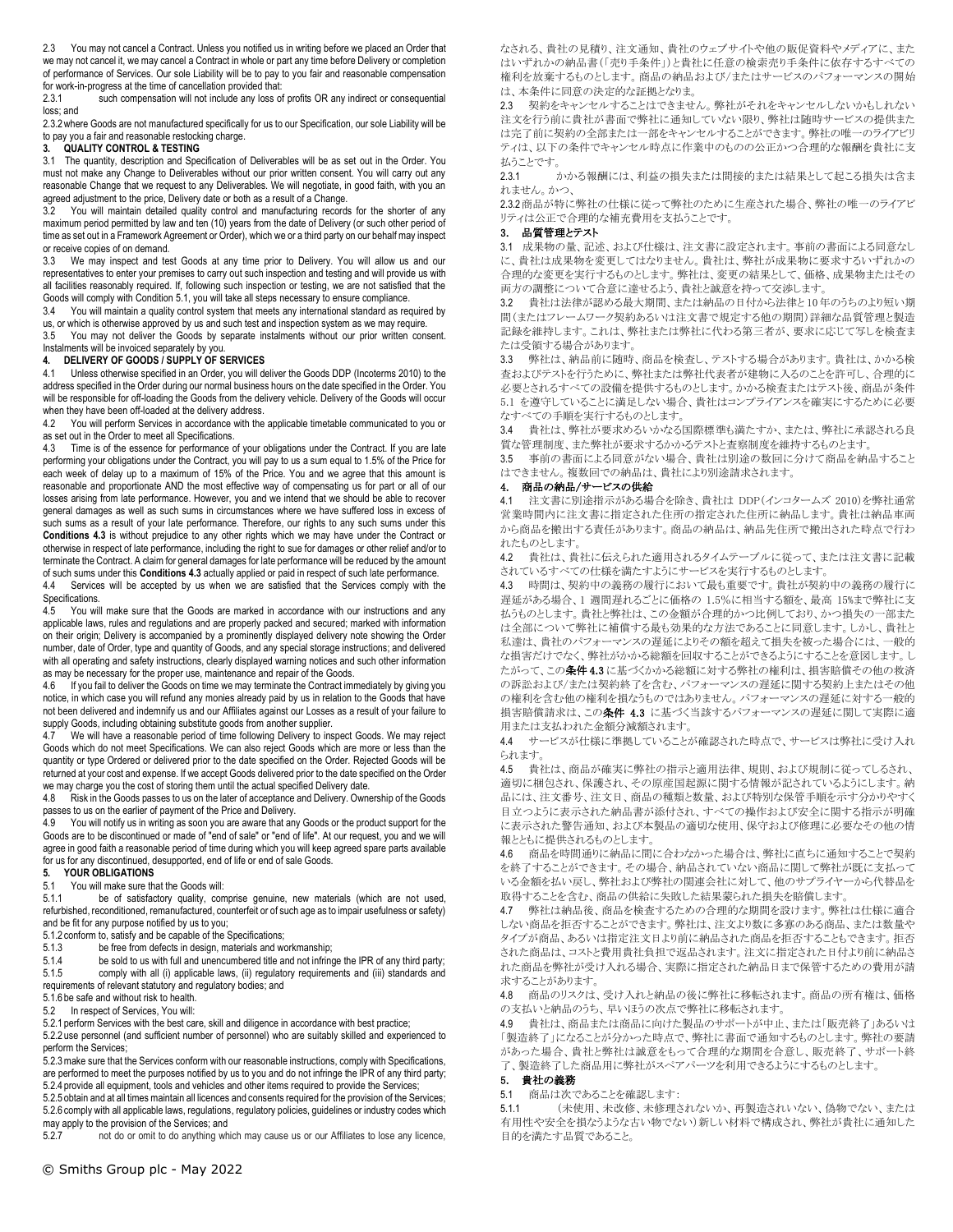authority, consent or permission required for our or their business.

You will observe all health and safety rules and regulations and any other security requirements that apply at any of our premises and ensure that your personnel are insured against all risks while working on our premises.

Without affecting any of our other rights or remedies, if you materially breach any of these Conditions OR any Goods (whether or not accepted in whole or in part) do not conform with **Condition 5.1** during the longer of (i) your warranty period for the Goods and (ii) 12 months following Delivery OR any Services breach **Condition 5.2**, then we may:<br>5.4.1 terminate the Contract and any other

5.4.1 terminate the Contract and any other existing Contracts immediately with notice;<br>5.4.2 require you, at our option, to promptly repair or replace the relevant Goods or rep

require you, at our option, to promptly repair or replace the relevant Goods or reperform the relevant Services free of charge;

5.4.3 reject the Deliverables (in whole or in part) and require you to refund the Price for the relevant Deliverables;<br>5.4.4 accept to

accept the Deliverables subject to an equitable Price reduction; or

5.4.5 at your expense, repair or have a third party repair the Goods or reperform or have a third party reperform the Services and you will indemnify us and our Affiliates against our Losses (including from any IPR Claims) arising from such breach.

5.5 **Condition 5.4** will apply to any repaired or replacement Goods supplied under **Condition 5.4.2.** 5.6 If, as a result of any Goods not conforming with **Condition 5.1** or Services not conforming with **Condition 5.2** or otherwise representing an unreasonable risk of harm to the public or the environment, we determine a recall, removal or correction campaign ("campaign") is necessary or are required to

carry out a campaign, we may implement such campaign and you will indemnify us and our Affiliates against all Losses incurred as a result of any such campaign.

## **6. OUR PROPERTY**

6.1 All patterns, dies, moulds or other tooling or materials, supplied by us or prepared or obtained by you for us at our cost ("**Tooling**"), will be marked with our name or as otherwise specified by us and will be and remain our exclusive property returnable in good condition on demand.

6.2 You will insure against all risks any Tooling and also any of your own tooling or property which may be kept on our premises for the purposes of providing Deliverables. You will keep all Tooling safe and in good condition while in your custody and/or under your control. All Tooling will be kept separately from your stock and other inventory.

6.3 We reserve the right to charge to you the cost of any Tooling if it is destroyed or damaged or rendered unfit for the purpose for which it was originally manufactured while under your control.<br>6.4 You will not dispose of any Tooling other than in accordance with our prior written instru

You will not dispose of any Tooling other than in accordance with our prior written instructions. You will not, at any time, use Tooling, nor will you allow Tooling to be used by anyone else for any purpose other than the supply of the Deliverables unless we have previously provided our consent in writing.<br>6.5

 $\breve{a}$  We will have the right to enter your premises and remove Tooling at any time without being liable for trespass or for damages of any sort.

## **7. ASSIGNMENT OF IPR**

7.1 This **Condition 7** will apply if the Goods are to be made, modified or redesigned to our Specification. Any bespoke Specification or Work Product you create or have created for us will be treated as "Goods" for the purposes of this **Condition 7.**

7.2 We will own all present and future IPR (together with all economic and proprietary rights) in the Goods and our specification. Accordingly, you will not use our specification other than to manufacture the Goods for us. With full title guarantee, you:

7.2.1 assign to us all IPR in the Goods which subsist as at the date of the Contract;

7.2.2 assign to us (by way of present assignment of the future copyright) all future copyright in the Goods immediately upon its creation; and

7.2.3 agree to assign to us all other IPR in the Goods immediately upon its creation.<br>7.3 You will:

.<br>You will:

7.3.1 at your own cost, execute all such documents and do all such acts and things as we may request from time to time in order to secure our full right, title and interest in the IPR in the Goods; and

7.3.2 obtain the waiver of all moral rights (and any broadly equivalent rights) in the Goods.

7.4 The exception to **Condition 7.2** above is that any IPR in existing products, materials or data used to create Goods ("**Existing Materials**") will continue to belong to you (or your suppliers). You grant (and, where applicable, will ensure that your suppliers grant) to us, our Affiliates and our and their end customers a nonexclusive, perpetual, royaltyfree, irrevocable licence to use and to have used Existing Materials which form part of any Goods.

# **8. PRICE AND PAYMENT**<br>8.1 As long as you perform

As long as you perform your obligations in accordance with the terms of the Contract, we will pay the Price to you in accordance with **Condition 8**.

8.2 The only sums of money we will pay in connection with the supply of the Deliverables are the Price which will be inclusive of all costs and expenses incurred by you including all packaging, insurance, carriage, duties and delivery costs.<br>8.3 Any sum payable under the Contract is

Any sum payable under the Contract is exclusive of value added tax, sales tax and/or goods and services tax (and any other similar or equivalent taxes, duties, fees and levies imposed from time to time by any government or other authority) upon any supply made to us which will be payable in addition to that sum in the manner and at the rate prescribed by law from time to time but inclusive of all other

taxes, fees and levies imposed from time to time by any government or other authority.<br>8.4. You may invoice us for the Price for the Goods following Delivery and for Se You may invoice us for the Price for the Goods following Delivery and for Services following completion.

8.5 Other than as set out in **Conditions 8.7** and **8.9**, invoices will be payable by us within 60 days from the date of receipt by us, plus the number of days until our next payment run.. You will send invoices to the address specified in the Order.

8.6 No payment made by us will constitute acceptance by us of any Deliverables or otherwise affect any rights or remedies which we may have against you including the right to recover any amount overpaid or wrongfully paid to you.<br>8.7 We may withhold payment

We may withhold payment of any disputed sum until the dispute is settled.

8.8 If any undisputed sum payable under the Contract is not paid when due you may charge us interest daily on that sum at 3% per year subject to any maximum or minimum rate of interest on overdue invoices specified by applicable law, from the due date until the date of payment (whether before or after judgment).<br>8.9 We may

We may set-off, deduct or withhold any liability which you have to us against any liability which we have to you.

## **9. TERMINATION**

9.1 Without limiting any other right we may have to terminate a Contract, if you commit a material breach of these Conditions we may terminate the Contract and any other existing Contracts immediately

5.1.2仕様に準拠し、仕様を満たし、有用であること。

5.1.3 設計、材料および製造上の欠陥がないこと。

5.1.4 完全かつ無担保で弊社を所有者として弊社に販売され、第三者の知的財産権 を侵害するものではないこと。

5.1.5 (i)適用法、(ii)規制要件、(iii)適用される法律および規制機関の基準および要 件に従っていること。そして

5.1.6安全で、健康への危険がないこと。

5.2 サービスに関して、貴社は以下を行います:

5.2.1ベストプラクティスに従い、最善のケア、スキル、および精励でサービスを実行すること。 5.2.2適切に熟練し、経験のある、サービスを実行するのに十分な数の人員を使用すること。

5.2.3サービスが確実に弊社の合理的な指示に従っていること、仕様に準拠していること、弊 社から通知された目的を満たすよう実行され、第三者の知的財産権を侵害しないこと。

5.2.4サービスを提供するために必要なすべての機器、工具、車両、その他のアイテムを提供 すること。

5.2.5サービスの提供に必要なすべてのライセンスおよび同意を取得し、常に維持しているこ と。

5.2.6サービスの提供に適用されるすべての適用法、規制、規制方針、ガイドラインまたは業 界規範を遵守すること。そして

5.2.7 弊社または弊社の関連会社が、弊社やその事業に必要なライセンス、権限、同 意または許可を失う可能性のある行為や省略を行わないこと。

5.3 貴社は、確実に弊社の施設で適用されるすべての健康・安全規則および規性、並び にその他のセキュリティ要件を遵守し、貴社の施設内で作業中にすべてのリスクに対して従 業員には保険がかけられていること。

5.4 本条件のいずれか、または商品に重大な違反があった場合、(全体または一部が受け 入れられているかどうかにかかわらず)、弊社の他の権利または救済手段に影響を与えること なく、(i)商品の保証期間および(ii)納品後 12 か月間、または条件 5.2 のサービス違反のう ち、最も長い期間、条件5.1 に適合しない商品があった場合 弊社は以下を行います:

5.4.1 通知をつけて契約およびその他の既存の契約に直ちに終了する。

5.4.2 弊社の選択により、該当する商品を速やかに修理または交換するか、関連する サービスを無料で再開することを弊社に求める。

5.4.3 成果物(全体または一部)を拒否し、該当する成果物の価格を払い戻すよう要求 する。

5.4.4 公平な価格値引きを条件として成果物を受け入れる。または

5.4.5 貴社が費用負担で、商品を修理または第三者に修理させるか、第三者にサービ スを再実行させる。かつ、貴社は、かかる違反に起因する弊社の損失(IPR 請求を含む)に対 して弊社および弊社の関連会社に補償するものとする。

5.5 条件 5.4.2 で提供される修理品または交換品には、条件 5.4 が適用されます。

5.6 条件 5.1 に準拠しない商品、または条件 5.2 に準拠しないサービス、あるいは公衆や 環境に対する不合理な危険となる商品の結果、弊社が必要に応じて、リコール、除去または 訂正キャンペーン(「キャンペーン」)を実施することが必要と判断する場合、貴社はかかるキ ャンペーンとかかるキャンペーンの結果として発生するすべての損失に対して、弊社および 弊社の関連会社に補償を行います。

## 6. 弊社の設備

6.1 弊社が貴社に弊社費用負担で提供、調達、または取得されたすべてのパターン、金 型、その他の型または材料(「工具」)は、弊社の名称を印すか、または弊社が別途定めるも のを表示し、要求に応じて良い状態で返却するべき、弊社のみの排他的な設備です。

6.2 貴社は、入品を提供する目的で弊社の敷地内に保管されているすべての工具、およ び貴社自身の工具や設備に対しても、あらゆるリスクに対して、保険をかけるものとします。貴 社は、すべての工具を貴社の保護および/または管理下にある間、安全かつ良好な状態に 保ちます。すべての工具は、ストックやその他の在庫とは別に保管されます。

6.3 弊社は、貴社の管理下にある工具が破壊されたか、破損したか、または当初製造され た目的に対して不適当となった場合に、工具の費用を貴社に請求する権利を留保します。

6.4 弊社の事前の書面による指示以外の方法で、工具を廃棄しないものとします。貴社 は、いついかなる時も事前に書面による同意を得ていない限り、成果物を提供する以外の目 的で工具を使用することも、他人に工具を使用させることはできません。

6.5 また、弊社は貴社の敷地内に入り、侵入や損害賠償責任の責を負うことなく、随時工 具を撤去する権利を有します。

## 7. 知的財産権の譲渡

7.1 この条件7は、商品を仕様に合うように適合、変更、または再設計される場合に適用さ れます。この条件 7 の目的では、貴社が作成または作成依頼したオーダーメード仕様または 作業成果物を「商品」として扱います。

7.2 弊社は、商品および仕様書内のすべての現在および将来の知的財産権(すべての経 済的および財産的権利とともに)を所有します。したがって、納品のために商品を製造する以 外の目的で、仕様を使用してはなりません。完全な所有権の保証とともに、貴社は:

7.2.1契約の日に存続する物品のすべての知的財産権を弊社に与えます。

7.2.2商品の作成後直ちに、商品の将来の著作権をすべて弊社に譲渡すること(将来の著作 権の現在の譲渡により)。そして

7.2.3作成時に直ちに、物品の他のすべての知的財産権を弊社に割り当てることに同意する ものとします。

7.3 貴社は次を行います:

7.3.1商品の知的財産権に関する完全な権利、権原および利益を確保するために、貴社の費 用でかかる文書をすべて実行し、弊社が随時要求するかかる行為を行ます。そして

7.3.2商品内のすべての著作者人格権(および広義で同等の権利)の放棄を取得します。 7.4 上記の条件 7.2 への例外は、商品を作成するために使用された既存の製品、材料ま たはデータ(「既存資料」)の知的所有権が引き続き貴社(または貴社のサプライヤー)に帰 属することです。貴社は、商品の一部を構成する既存の資料を使用しかつ使用させる、非独 占的、永続的、ロイヤリティフリーで取消不能なライセンスを、弊社の関連会社およびそのエ ンドユーザーに付与(および該当する場合は、貴社のサプライヤーが確実に付与するように)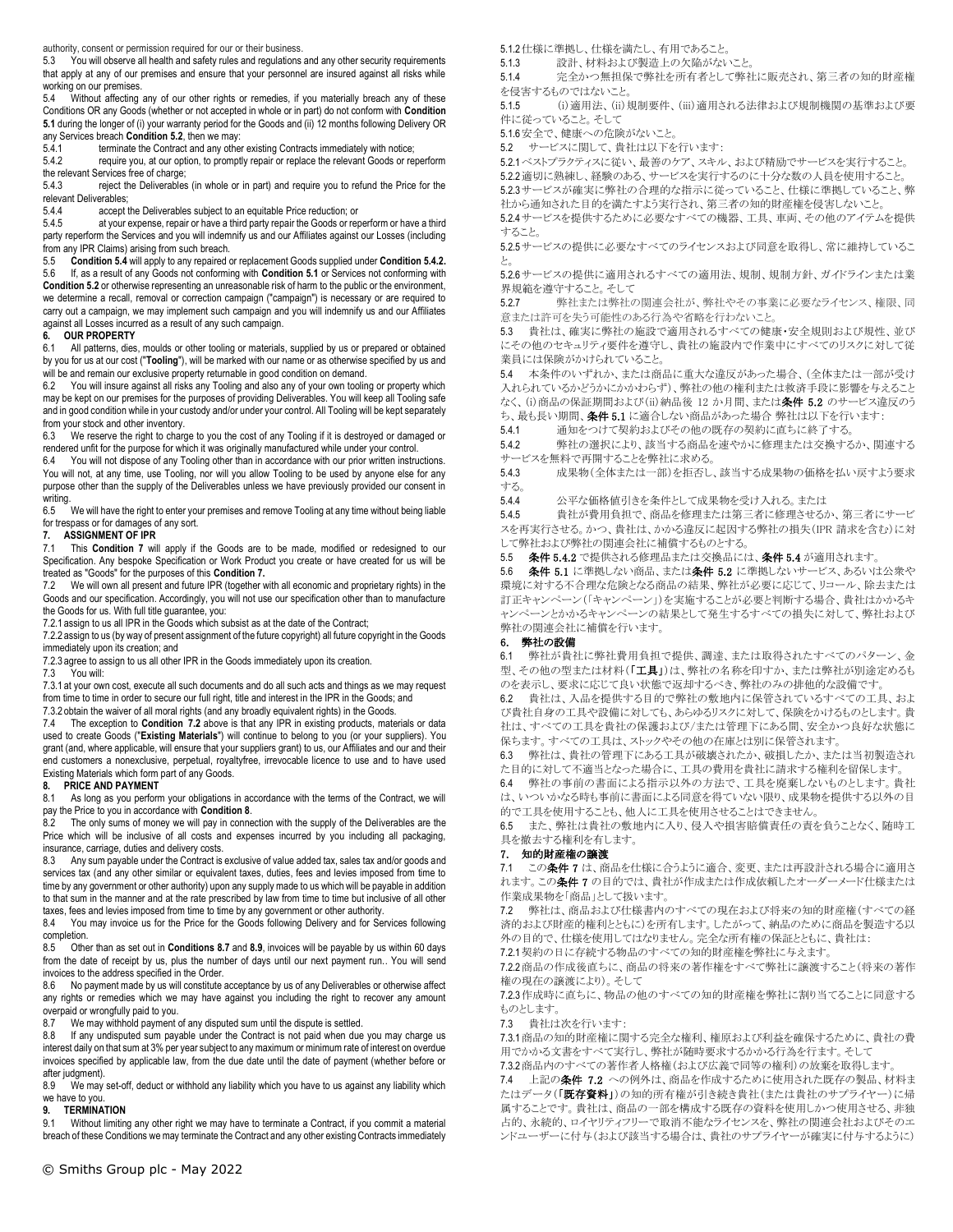with written notice. Any breach of **Conditions 11, 12** or **15.9** will be deemed to be a material breach. Without limiting any other right we may have to terminate a Contract, we may terminate the Contract immediately by giving you written notice if you (a) have a receiver, administrator or liquidator (provisional or otherwise) appointed; (b) are subject to a notice of intention to appoint an administrator or any other resolution on insolvency; (c) pass a resolution for your winding-up; (d) have a winding up order made by a court in respect of you; (e) enter into any composition or arrangement with creditors; (f) cease to carry on business; (g) are the subject of anything similar or equivalent to that set out in (a) to (f) under any applicable laws; or (h) you are subject to any change of Control and you will notify us immediately upon the occurrence of any such event or circumstance.

9.3 Following expiry or termination of the Contract:<br>9.3.1 any Conditions which expressly or imp

any Conditions which expressly or impliedly continue to have effect after expiry or termination of the Contract will continue in force; and<br>9.3.2 all other rights and obligations will immed

all other rights and obligations will immediately stop but will not affect any of your or our rights, obligations, claims and liabilities which may exist prior to the date of expiry or termination; and

9.3.3 each party will immediately stop using the other party's Confidential Information and will as soon as reasonably possible, if requested to do so, return to the other party all of the other party's Confidential Information (including all copies and extracts) in its possession or control or confirm its secure destruction; and

9.3.4 each party may keep any of the other party's Confidential Information which it has to keep to comply with any applicable law and **Condition 9.3.3** will not apply to such Confidential Information. **Condition 11** will continue to apply to retained Confidential Information.

9.4 If we terminate a Contract, we may require you to deliver to us any supplies, materials or drawings produced or acquired by you for the terminated part of the Contract and we will agree, in good faith, on the amount payable for the same.

## **10. LIABILITY AND INSURANCE**

10.1 You will indemnify us and our Affiliates against all our and their Losses arising from your breach of or negligent performance of or your failure to perform or delay in performing any part of these Conditions. We may, at our discretion, control the defence of any claim in respect of which you are required to indemnify us under a Contract.

10.2 Subject to **Condition 10.3**, we will not have any Liability to you for any (i) loss of profit, goodwill or revenue; or (ii) any indirect, consequential or special loss.

10.3 Nothing in these Conditions or any Contract will operate to exclude or restrict one party's Liability (if any) to the other (including for a person for whom it is vicariously liable):<br>10.3.1 for death or personal injury resulting from its negligence:

10.3.1 for death or personal injury resulting from its negligence;<br>10.3.2 for its fraud or fraudulent misrepresentation: or

for its fraud or fraudulent misrepresentation; or

10.3.3 for any matter for which it is not permitted by law to exclude or limit its liability.

10.4 The exclusions from and limitations of liability contained in these Conditions will apply after as well as before the date of expiry or termination of any Contract.

10.5 The exclusions from, and limitations of, liability set out in this **Condition 10** will be considered severally. The invalidity or unenforceability of any one sub-clause or clause will not affect the validity or enforceability of any other sub-clause or clause and will be considered severable from each other.

10.6 You will have satisfactory insurance cover with a reputable insurer to cover your obligations to us, including public liability insurance cover, cover for any potential liabilities arising from a Contract and any insurances required by law. You will provide evidence of your insurance coverage at our request.

## **11. CONFIDENTIALITY**

11.1 Except as set out in Condition 11.2, each party will:

11.1.1 only use the other party's Confidential Information for the purpose of performing its obligations and exercising its rights under the Contract;

11.1.2 keep the other party's Confidential Information secret, safe and secure; and

11.1.3 not disclose the other party's Confidential Information to any other person.

11.2 Each party may disclose the other party's Confidential Information:

11.2.1 to the extent required by law, any court of competent jurisdiction or the rules of any government, public or regulatory body or any stock exchange; and 11.2.2 to its officers, directors, employees and profession

to its officers, directors, employees and professional advisers and, in our case, our Affiliates, agents and sub-contractors, who need the Confidential Information in order for that party to perform its obligations and exercise its rights under the Contract. A party disclosing the other party's Confidential Information under **Condition 11.2.2** will make sure that each person to whom it discloses that Confidential Information is bound by obligations of confidentiality no less onerous than those set out in this **Condition 11**.

11.3 Each party acknowledges and agrees that damages alone would not be an adequate remedy for breach of **Condition 11** by that party. Accordingly, the other party will be entitled, without having to prove special damages, to injunctive relief, equitable relief and/or specific performance for any breach or threatened breach of **Condition 11** by the first party.

## **12. ETHICAL CONDUCT**

12.1 You will conduct your business ethically and lawfully and in accordance with our Supplier Code of Business Ethics (http://www.smiths.com/responsibility-supplier-code-of-business-ethics.aspx) or an equivalent code of ethics.

12.2 You represent and warrant that you and your subcontractors and suppliers do not use or permit unacceptable labour practices, such as child or forced labour, or unsafe working conditions and comply with all applicable labour and employment laws, regulations, standards and conventions, including the UN's Guiding Principles on Business & Human Rights and the International Labor Organization's

Conventions and any similar or equivalent laws applying in the jurisdiction in which we are registered. 12.3 You hereby acknowledge that you are aware of, and agree to comply with all applicable antibribery and anti-corruption laws, including but not limited to the Foreign Corrupt Practices Act (FCPA) (and related regulation and guidance) and any similar or equivalent laws applying in the jurisdiction in which we are registered.

12.4 You represent and warrant that you only supply minerals to us and our Affiliates from sources that do not (i) contribute to conflict; and/or (ii) benefit or finance armed groups in the Democratic Republic of Congo or any adjoining country. You have adopted, and require your suppliers of minerals to adopt, conflict mineral policies and management systems.

12.5 You will permit us, and any person nominated by us, to have such access to your premises, personnel, systems, books and records as we may require to verify your compliance with this **Condition 12**. We also reserve the right to inquire and investigate your conduct to satisfy ourself of your compliance with this **Condition 12** and to discontinue a business relationship with you if you or any of your officers, directors or employees is found to have breached any part of this **Condition 12. 13. NOTICE**

© Smiths Group plc - May 2022

するものとします。

#### 8. 価格と支払い

8.1 契約の条件に従って貴社が義務を履行する限り、条件 8 に合致する価格を貴社に支 払うものとします。

8.2 成果物の供給に関連して弊社が支払う唯一の金額は、すべての梱包、保険、運送、 義務および配送費用を含む、貴社が負担するすべての費用および経費を含む価格です。 8.3 契約に基づいて支払われる総額には、弊社になされた供給に対する付加価値税、販 売税および/または商品・サービス税(およびいずれかの政府または他の当局によって随時 課されるその他の同様のまたは同等の税金、関税、手数料および賦課金)は除外されていま す。これは、その方法でその金額に加えて、かつ時おり法律によって定められる率で支払わ れるべきであるが、いずれかの政府または他当局によって時おり課される他の全ての税、料

金と課税を含みます。 8.4 貴社は、納品後およびサービス終了後、商品の価格を請求することができます。 8.5 条件 8.7 および 8.9 に規定されている場合を除き、各請求書は、弊社が請求書を受領

した日から60日経過後に初めて到来する弊社の支払処理日までに支払われます。請求書 は注文書に指定された住所に送付します。

8.6 弊社による支払いは、弊社による成果物の受領を意味するものではなく、また、貴社に 対して弊社が持つ、貴社に対しての過払いや間違った支払い額を回復する権利を含む、弊 社のいずれかの権利または救済に影響を及ぼしません。

8.7 弊社では、諍いが解決するまで諍いのある金額の支払いを保留することがあります。

8.8 期限が到来しても契約上支払われるべき未払いの金額が支払われない場合、貴社は 弊社に対し適用法で指定される延滞金の額に対し、最大または最小利息を守り、期限日から 支払い日まで毎日、年利 3%を課金することができます(判決の前後にかかわらず)。

8.9 弊社は、貴社が弊社に有する責任を相殺、控除、または保留することができます。

9. 終了

9.1 貴社が本条件の重大な違反を犯し、弊社が契約を解除しなければならない場合、他 の権利を制限することなく、契約およびその他の既存の契約は書面による通知で直ちに終了 することができます。条項 11、12 または 15.9 への違反は、重大な違反とみなされます。

9.2 契約を解除する必要がある場合、以下の条件で、書面で通知することにより、他の権 利を制限することなく、契約をただちに解除することができますことができます。 (a)受領者、 管理者または清算人(暫定的なものであってもそうでなくても)が任命されている。(b)管理者 を任命する意思表示または破産に関する他の決議を前提とする。 (c)貴社の清算のための 解決策を渡す。 (d)貴社に関する裁判所による清算命令がある。 (e)債権者との和解または 契約を締結する。 (f)営業を中止する。 (g)は、(a)から(f)に記載されているものと類似、また は同等のものを前提とします。 (h)貴社がコントロール変更の対照であり、かかる事象や状況 が発生した場合、直ちに弊社に通知するものとします。

9.3 契約の満了または終了後:

9.3.1 契約の満了または終了後にも、明示的または暗示的に効力を継続する条件は 引き続き有効です。そして

9.3.2 他のすべての権利および義務は直ちに停止しますが、貴社または弊社の権利、 義務、債権および債務に関しては、有効期限または終了日以前に存在する場合には影響し ません。そして

9.3.3 各当事者は相手方の機密情報の使用を直ちに停止し、要求があれば、所有ま たは管理しているすべての秘密情報(すべてのコピーと抜粋物を含む)を相手方に返却する か、安全に破壊したことを確認します。そして

9.3.4 各当事者は、適用法を遵守するために保持しなければならない相手方の機密 情報を保持することができ、条件 9.3.3 はかかる機密情報には適用されません。 条件 11 は、 保持された秘密情報に対し、引き続き適用されます。

9.4 弊社が契約を終了する場合、契約の終了した部分に関する貴社が作成または取得し た供給品、材料または図面を弊社に引き渡すよう要求することがあり、これに対して支払う金 額に誠意をもって同意するものとします。

## 10. ライアビリティと保険

10.1 貴社は、貴社の違反または過失の行為または本条件に定めるいずれかの部分の執行 を貴社が怠ったか遅延したことにより生じるすべてのその損失に対して、弊社および関連会 社に対して補償を行うものとします。弊社は、弊社の裁量により、貴社が契約の下で弊社を補 償することが要求されている請求の弁明・抗弁を制御することができます。

10.2 条件 10.3 を前提として、弊社は貴社に対し、(i)逸失利益、営業権または収益の喪

失、 (ii)間接的、必然的または特別な損失に関する一切のライアビリティを負いません。

10.3 本条件またはいずれの契約も、以下の一方の当事者の他方(代理人の責任を含む) に対する責任(該当する場合)を排除または制限するものではありません。

10.3.1 過失による死亡または人身傷害。

10.3.2 詐欺または不正な虚偽の表示。または

10.3.3 その責任を除外または制限することが法律で認められていない事項。

10.4 本条件に含まれる除外事項および責任の制限は、契約の満了または終了日の前後に 適用されます。

10.5 この条件 10 で規定される責任の除外および制限は、個別に考慮されます。いずれか のサブ項や項の無効性または強制不能性は、他のサブ項や項の妥当性または執行可能性 に影響を及ぼさず、互いから切り離すことができるとみなされます。

10.6 貴社は、契約に起因する潜在的な負債、法律で要求されるあらゆる保険を含む、貴社 の義務をカバーする評判の良い保険会社による十分な保険にカバーされていることとしま す。弊社の要求があれば、貴社の保険カバレッジの証拠を提供するものとします。

## 11. 機密保持

11.1 条件 11.2 に規定されている場合を除き、各当事者は:

11.1.1 義務を履行し契約に基づいて権利を行使する目的でのみ、相手方の秘密情報 を使用します。

11.1.2 相手の秘密情報を守秘し、安全かつセキュアに保ちます。そして

11.1.3 相手の秘密情報を他の人物に開示しません。

11.2 各当事者は以下のように、相手方の機密情報を開示することができます。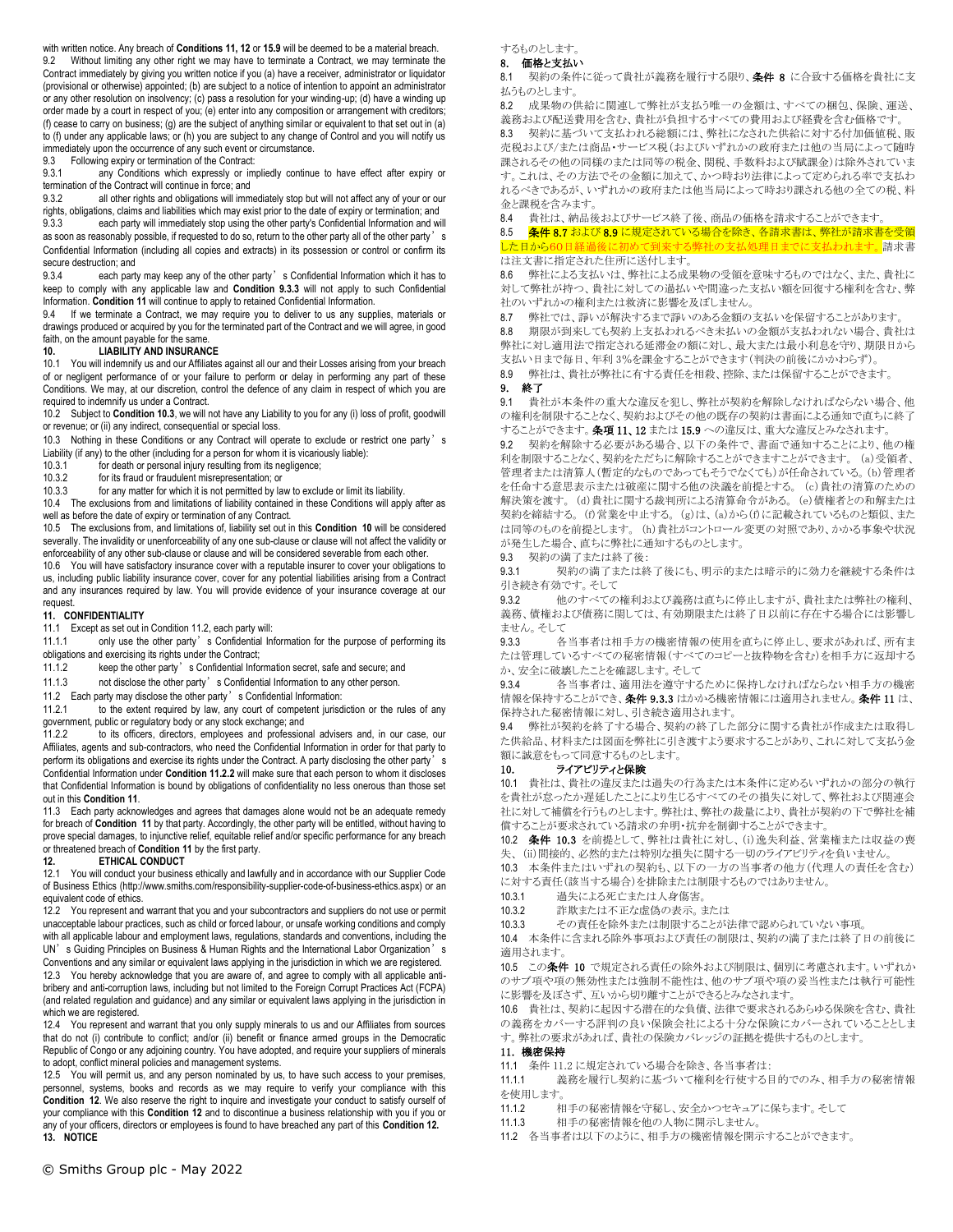13.1 Notices and other communications provided for the purposes of a Contract will be in writing, and delivered by courier or by hand to the relevant party's address as specified on the Order (or such other address which is notified to the other party in writing from time to time), in the case of a notice to us, marked for the attention of such person as we specify.

## **14. EXPORT / IMPORT / ECONOMIC SANCTIONS CONTROLS**

14.1 You agree to comply with all applicable export controls and import and economic sanctions laws and regulations, including those of your country of incorporation, from where the Goods will be supplied, where the Goods will be received and any other relevant jurisdiction. You will also obtain, as required, and comply with all applicable government authorizations and their provisos in supplying the Goods. Without limiting the foregoing, you will not transfer any export controlled item, data or services provided by us in relation to the Contract, to include transfer to any persons, including those persons employed by or associated with, or under contract to you or you lower-tier suppliers, without the authority of an applicable licence, exemption or exception.

14.2 You will provide to us all information necessary to support any regulatory or government authorization requirements we have regarding the Goods.

14.3 You will indemnify us and our Affiliates for all Losses arising out of any breach by you of this Clause 14.

### **15. GENERAL**

15.1 The Contract constitutes the entire agreement between the parties and supersedes any prior agreement or arrangement in respect of its subject matter and, subject to **Condition 10.3**, neither party has entered into the Contract in reliance upon, and it will have no remedy in respect of, any misrepresentation, representation or statement (whether made by the other party or any other person and whether made by the first party or any other person) which is not expressly set out in the Contract. 15.2 A party's delay in exercising, partial exercising or failure to exercise a right or remedy under the Contract will not constitute a waiver of, or prevent or restrict future exercise of, that or any other right or remedy. A waiver of any right, remedy, breach or default will only be valid if it is in writing and signed by the party giving it.

15.3 If any term of the Contract is found by any court or body or authority of competent jurisdiction to be illegal, unlawful, void or unenforceable, such term will be deemed to be severed from the Contract and this will not affect the remainder of the Contract which will continue in full force and effect.

15.4 Except to the extent otherwise specified in these Conditions, variations to the Contract must be agreed in writing and signed by both parties.

15.5 No partnership, agency or joint venture between the parties will be created by the Contract.

15.6 Each party agrees that it is an independent contractor and is entering into the Contract as principal and not as agent for or for the benefit of any other person.

15.7 Each of our Affiliates will be entitled to enforce in their own capacity the terms of any Contract under which that Affiliate receives a benefit and we shall also be entitled to enforce such terms on their behalf..

15.8 Save as provided in **Condition 15.7**, the parties do not intend that any term of a Contract will be enforceable by any person who is not a party to it.

15.9 You may not assign, transfer, charge, hold on trust for any person or deal in any other manner with any of your rights under the Contract or sub-contract any of your obligations under the Contract. We may assign a Contract to our Affiliates.

#### **16. GOVERNING LAW AND JURISDICTION**

16.1 The Contract and any non-contractual obligations arising in connection with it are governed by the law of the jurisdiction in which we are registered or incorporated. The courts of such jurisdiction (and if applicable to the relevant jurisdiction any district in which we are registered) have exclusive jurisdiction to determine any dispute arising in connection with the Contract.

11.2.1 司法管轄権を有する裁判所、政府、公的機関または規制当局または証券取引 所の規則に従う限りにおいて。そして

11.2.2 自社の役員、取締役、従業員および専門顧問、および弊社の場合、当事者が 契約に基づいて権利を行使するために機密情報を必要とする弊社の関連会社、代理店およ び下請負人に対して。条件 11.2.2 の相手方の守秘情報を開示する当事者は、秘密情報を 開示する各個人が、この条件 11 に定められたものよりも守秘義務を負うことを確実に周知さ せます。

11.3 各当事者は、その当事者による条件 11 の違反に対しては、損害賠償だけでは適切な 救済手段ではないことを認め、同意します。したがって、第二の当事者は、第一当事者によ る条件 11 へのいかなる違反または条件違反の疑いの場合にも、特別の損害賠償を証明す ることなく、差し止めによる救済、衡平法上の救済および/または特定の履行の権利を行使す ることができます。

#### 12. 道義的行為

12.1 貴社は、ビジネス倫理のサプライヤーコード(http://www.smiths.com/responsibilitysupplier-code-of-business-ethics.aspx)、またはこれに準ずる倫理規定に従って、倫理的か つ合法的に事業を行います。

12.2 貴社は、貴社とその下請け業者とサプライヤーが、児童労働や強制労働、安全でない 労働条件など、容認できない労働慣行を使用したり許可したりしないことを表明し、これを保 証します。また、UN の法律、ビジネスと人権に関する指針と国際労働機関の条約、および弊 社が登録されている管轄区域に適用される、類似または同等の法律を遵守します。

12.3 貴社は、外国腐敗行為防止法(FCPA)(および関連する規制とガイダンス)やそれに 類するもの、または弊社が登録されている管轄区域で適用される類似・同等の法律を含むが これに限定されない、適用されるすべての贈賄防止法および腐敗防止法を認識し、これに同 意することに同意します。

12.4 貴社は、(i)紛争に寄与しない、(ii)コンゴ民主共和国または隣接する国の武装集団に 利益または資金を提供しないソースからのみ弊社とその関連会社に鉱物を供給していること を表明し、保証します。貴社は紛争鉱業政策と管理システムを採用し、かつ鉱物のサプライ ヤーにこれを義務づけているものとします。

12.5 貴社は、条件 12 を遵守していることを確認するために弊社が必要とする場合、弊社お よび弊社が指名する者に、貴社の施設、人事、システム、帳簿および記録へのアクセスを許 可します。弊社はまた、貴社が本条件 12 を遵守していることを問い合わせ、調査する権利、 貴社、役員、取締役または従業員のいずれかが**本条件 12** のいずれかの部分に違反した場 合、貴社とのビジネス関係を中止する権利を有します。

12.6 当社は、当社製品および特定の材料の使用が法令(環境法令を含む)および国際規 格に準拠していることを証明する必要があります。貴社は、IEC 62474 – 「電気技術産業所 属・目的の製品に関する材料宣言」を含むがこれに限定されない、適用されるすべての法 律、規制、および基準に準拠するため、当社が合理的に要求できる情報および宣言を迅速 に提供するものとします。

#### 13. 通知

13.1 契約目的で提供される通知およびその他の連絡は書面で行われ、注文書に指定され ている関係者の住所(または適宜書面で相手方に通知される他の住所)に宅配便で配送、ま たは手渡しされるものとします。

#### 14. 輸出入/経済制裁管理

14.1 貴社は、貴社が籍を置く国、商品の供給元、商品が受領される場所、およびその他の 関連する管轄区域を含む、該当するすべての輸出管理、輸入および経済制裁の法律およ び規制(法人設立国を含む)を遵守することに同意するものとします。また、必要に応じて、該 当するすべての政府認可およびそれらの条件を遵守して商品を供給します。上記を制限す ることなく、貴社は、契約に関連して弊社が提供する輸出規制品目、データまたはサービスを 譲渡することはありません。これには、貴社または下層のサプライヤーにより雇用されている か、関連する、または契約の下の、ライセンス、免除または例外の権限を持たない人物を含 む人物への移転を含みます。

14.2 貴社は、弊社が商品に関する規制や政府の許可要件をサポートするために必要なす べての情報を弊社に提供します。

14.3 貴社は、この条件 14 に対する違反の結果生じたすべての損失について、弊社および 関連会社に補償するものとします。

#### 15. 総則

15.1 契約は、当事者間の完全合意とみなされ、その主題に関する以前の合意または調整 に優先し、条件 10.3 を前提として、いずれの当事者も契約書に明示的に記載されていない 虚偽の表現、表明または声明(第三者または他の者が行ったものであっても第一当事者また はその他の人物によってなされたものであっても)を根拠として契約を締結しておらず、かつ あった場合にはこれに対する解決策はないものとします。

15.2 当事者の行使の遅れ、一部だけの行使、または契約上の権利や救済の行使の不履 行は、その他権利や救済の放棄、または将来の行使の妨げや制限とはみなされません。権 利の放棄、救済、違反または不履行は、それが書面で存在し、それを与える当事者によって 署名されている場合にのみ有効です。

15.3 管轄権のある裁判所または機関または機関が違法、違法、無効または強制不能であ るとする契約の条件が見つかった場合、その条件は契約から切り離されたものとみなされ、こ れは契約の残りの部分に影響せず、十全な効力を持ち続けます。

15.4 これらの条件に別途規定されている場合を除き、契約のバリエーションは書面で合意 され、両当事者による署名がなければなりません。

15.5 契約によって、当事者間のパートナーシップ、代理店または合弁事業が作成されるも のではありません。

15.6 各当事者は、それが独立した請負業者であり、他の何者の代理人でもなく、その利益 のために働く者としてではなく、本人として契約を締結することに同意します。

15.7 弊社の各関連会社は、その関連会社が利益を受ける契約の条件を自らの能力で執行 する権利を有し、弊社も、当該関連会社に代わり当該条件を執行する権利を有します。

15.8 条件 15.7 に記載されているものを除き、当事者は、その当事者でない者によって契約 の条件が強制可能であることを意図するものではありません。